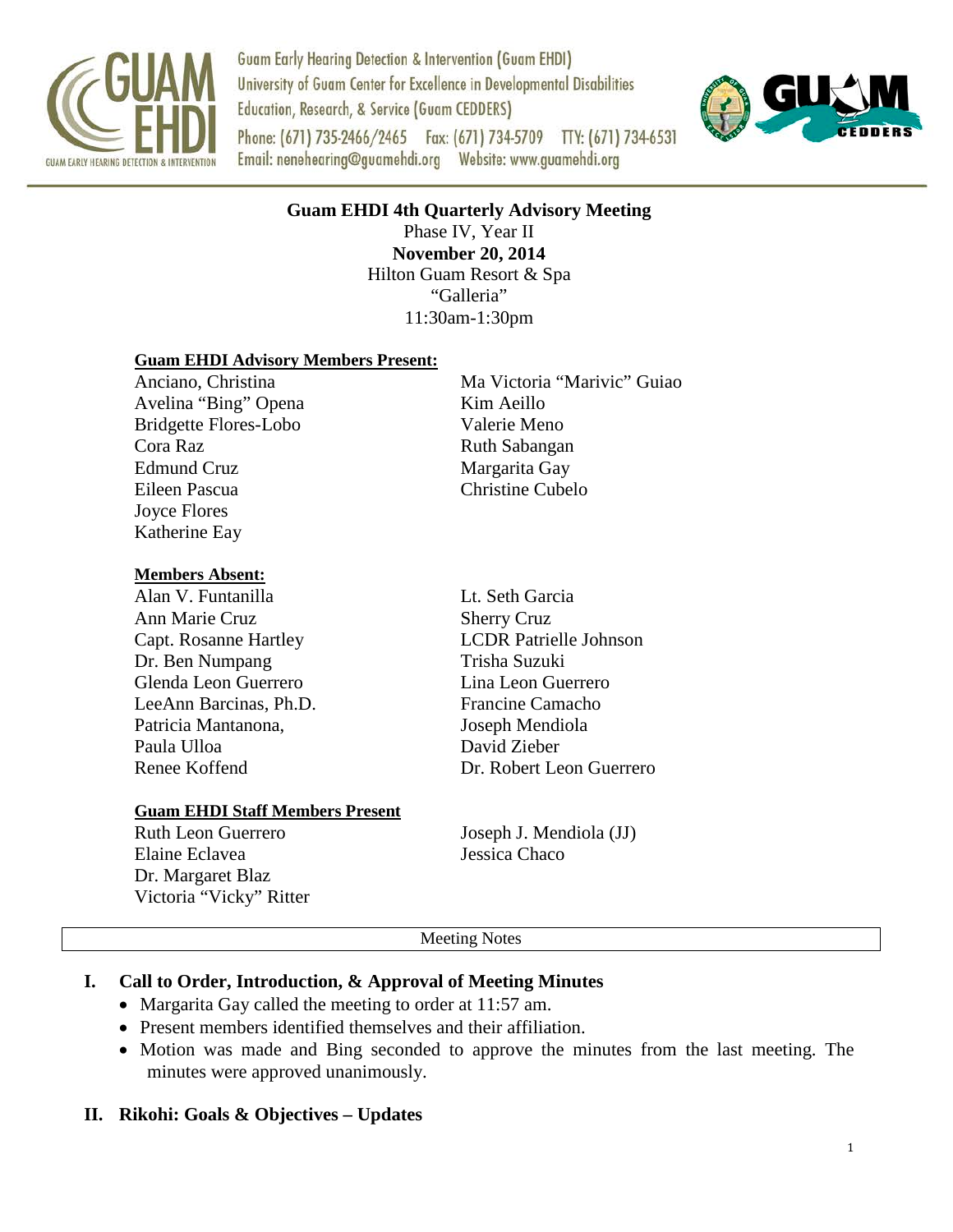- Vicky: HRSA has extended another year; goals and objectives will be reviewed, and will be introducing a concept with new vocabulary in terms with the changes made at the federal level with the Early Hearing Detection grant.
- New EHDI grant goals now will be called "Aims" and the Objectives now will be call "Sub Aims".
- Advisory members will be provided updates on the quality improvement strategies and results and will have the opportunity to provide feedback and recommendations to reduce Loss to Follow-up at all levels.

**Goal 1**: *To reduce loss to documentation/follow-up by: Utilizing specific interventions to achieve measurable improvements in the number of infants who receive appropriate and Timely follow-up of infants who have not passed a physiologic newborn hearing screening examination by using specific LFU interventions to benchmark a reduction of 50% or better, the current rate of infants receiving appropriate follow-up at 1, 3, and 6 levels.*

- Ruth Sabangan and Christina Anciano reported on Guam Memorial Hospital Authority's (GMHA) and Sagua Managu Birthing Center's (SMBC) data from July to September 2014, initial hearing screening data from July to September 2014. JJ reported the combined total screening rate for GMHA and SMBC is 99%, and a Failed Initial Screening (FIS) rate of 3-6%*, well below the national percentage.*
- JJ Mendiola reported on outpatient rescreen data for the same time period. In July there were 11 babies that referred; 1 were rescreened; 1 wasn't rescreen due to relocating, so there were no LFU for this month. In August 9 needed to be rescreened; 4 came back for a rescreen of the 5 that didn't show up1 relocated; 2 are still pending; 2 are LFU so it was at 22% LFU for the month of August. For September, 3 failed initial screening; 1 came back for a rescreen and 2 still pending. GEIS did mention that for those babies that are pending a rescreen, they did have an appointment scheduled but they ended up either canceling it or not showing up so they had to reschedule an appointment, which will occur in December.
- JJ Mendiola reported SMBC outpatient rescreen data for the same time period. SMBC screened every baby that failed the initial screening at their facility. So in July there were 3; in August there were 3; September there were 4. All 10 of the babies came back for the outpatient rescreen at Sagua Managu.
- $\triangleright$  Bing reported that they were initializing a place in the MSCH unit for a hearing screening room for outpatient rescreen. She says they've awarded the bid, but she's not too sure when it'll happen.
- $\triangleright$  JJ Mendiola reported on rescreened data for the same period. GEIS schedules all DAE's. For the months of January to September there were 16 kids that needed a DAE of those 16, 9 came back, of those 9, 7 received rescreening by 3 months and 4 were diagnosed with hearing loss. Of the 8 infants that didn't return for a DAE, 2 refuse services, 4 are pending, and 1 was LFU.
- JJ Mendiola reported on LFU with high risk factors from July to September 2014. We try to screen all babies who have passed initial screening and who has risk factors by 6 months of age. This is where the high rates of loss to follow-up come from. In July, there were 10 infants who needed high risk rescreening; 7 infants returned; 1 is still pending; 2 are lost to follow-up. In August, 9 needed a rescreen; 7 came back; 1 refused services; and 1 was lost to follow-up. In September, 7 needed a rescreen; 5 came back; 1 refused services; and 1 lost was to follow-up.
- For those infants who are pending, GEIS did mention that they had appointments scheduled, they just either missed it or were a no show and they are supposed to be rescheduled for a rescreen in December.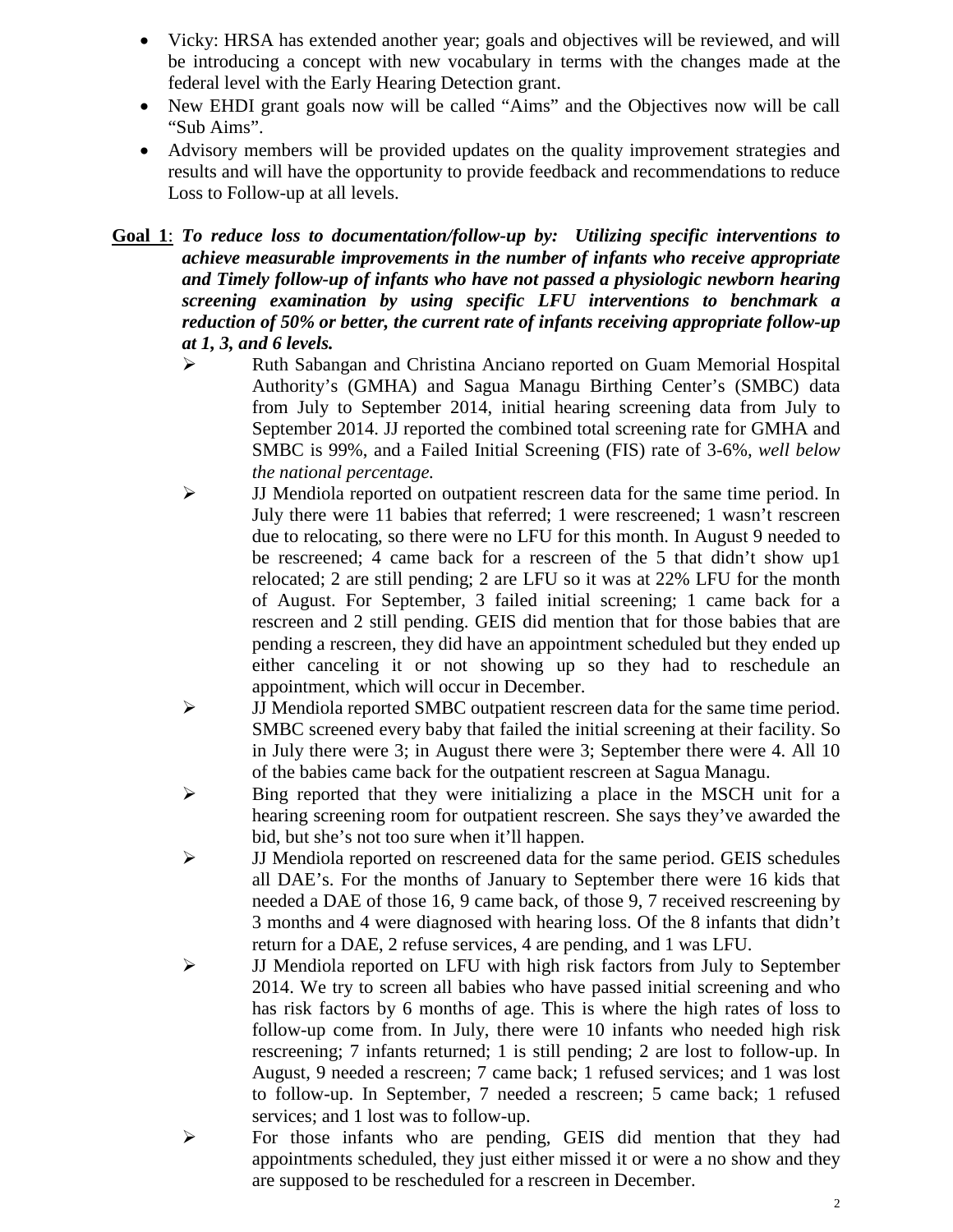- **Goal 2:** *Using the National Initiative on Child Health Quality (NICHQ) Learning Collaborative, identify within the Guam EHDI system where infants and families are getting "loss" and to implement any culturally appropriate programmatic changes, small or large, that will prevent LFU from happening.*
	- Ms. Eclavea reported that were really supposed to be in year 2 of a 3 year cycle, but the U.S Department of Health wanted to put all the early hearing projects all on the same cycle, therefore we had to resubmit a new application to be on the same cycle. After the progress report was written, we were told that we are required to write a new grant.

#### **Goal 3:** *To continue to develop and implement cultural competency at all levels of the hearing continuum ensuring principles of equal access and nondiscriminatory practices in service delivery.*

- $\triangleright$  Looking at the national initiative around child health quality and looking at the quality assurance.
- $\triangleright$  LFU: is it coming from certain ethnic groups; is it a cultural and linguistic issue that they are not coming back for the services.
- $\triangleright$  Systematically track and plan for: How well we are doing?

#### **Goal 4:** *To develop, implement and track those planned or systematic measures necessary to provide confidence that Guam EHDI services satisfy requirements for high quality assurances*.

- $\triangleright$  We did 2 surveys:
	- 1. Hearing Screener Needs Assessment Survey: 13-item survey and included 36 hearing Screeners that completed it.
- $\triangleright$  We will be able to share a complete feedback including Naval Hospitals' results at the next advisory to see where the areas of needs are around hearing screeners.
	- 2. Early Intervention Services Provider Needs Survey: 28-item survey and 11 Early Intervention staff completed it.
- We looked at 5 top areas that the Early Intervention staff felt that their area of needs would be
- $\triangleright$  The gave the summary back to Early Intervention
- $\triangleright$  We provide training on how to work with families that have children with hearing loss. What are some ways we can support children with hearing loss.
- $\triangleright$  Upcoming: Inpatient Survey: total of 20 surveys to be done @ GMH; 4 people were trained on the survey; approved by the IRB
- **Goal 5:** *To increase the number of infants with a medical home and collaborate with others in using the BSC Model for Improvement process and document the success level of tested strategies in order to reduce the number of infants at risk on Guam who lack a medical home from the average of 37% to 20% or better.*
	- $\triangleright$  We need to have a team to really look at the definition and see how we can promote the medical home process.

### **Public Awareness**

 $\triangleright$  Shawn reported on public awareness: He developed a DVD that would go in the Nene bags that are distributed to mothers at GMH. The DVD included early childhood information on different programs and parent testimonials as well, that explained the importance of early hearing detection.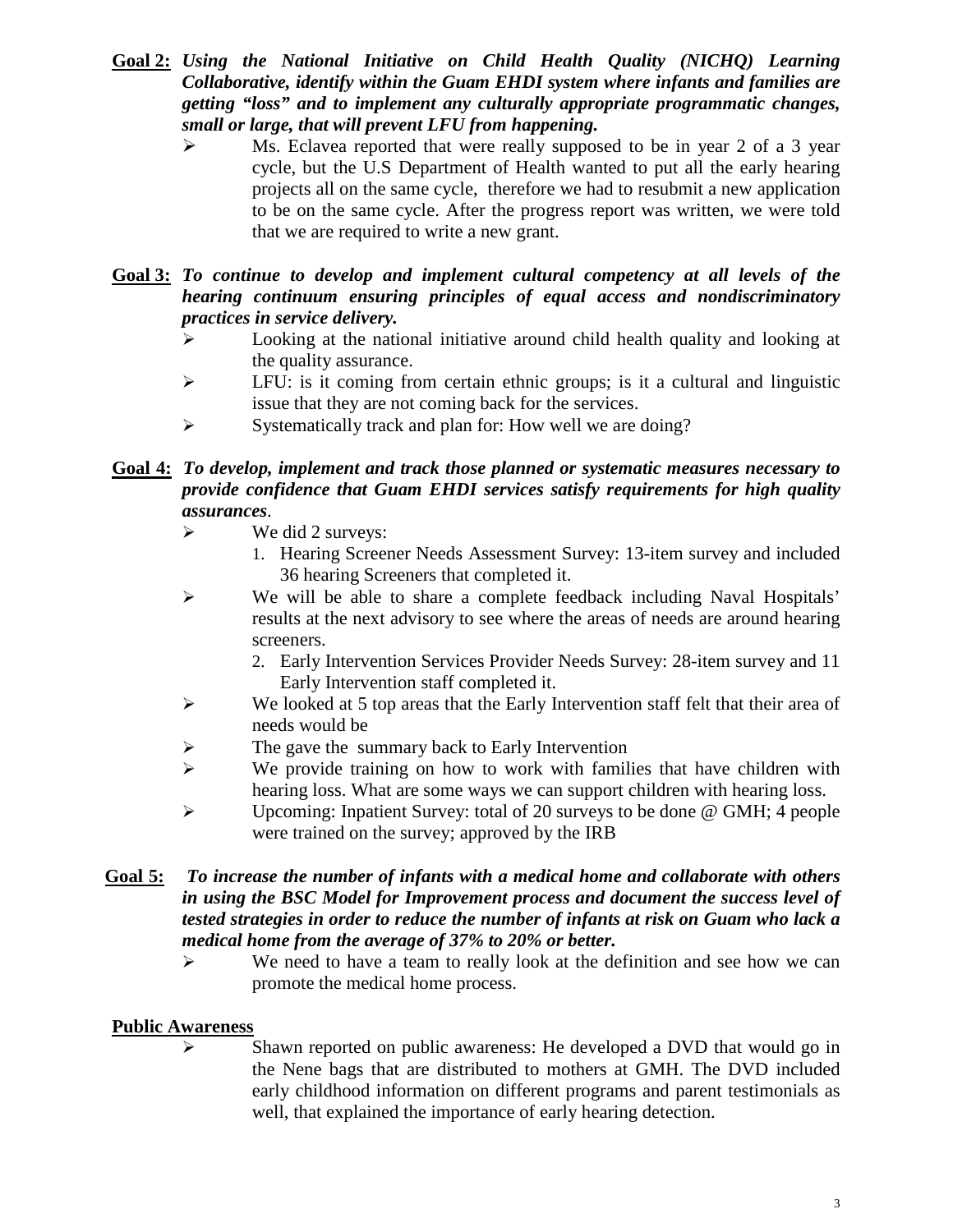## **Training and Activities**

 $\triangleright$  Vicky reported on the different training and activities that Guam EHDI participates in, such as: Prenatal classes @ GMH/Sagua & Public Health, outreach activities (WIC immunization clinics), (2) trainings for nurses aids on equipment, & hearing screenings.

# **HRSA EHDI New Grant Focus**

- Vicky reported: submitted application in November.
- $\triangleright$  Margaret reported on MFI: mechanism used to find out what is causing the lost to follow-up/ lost to documentation. We are going to do this assessment in all the different continuum. The first month of outpatient rescreen by 3 months, a DAE by 6 months and placement in GEIS if necessary.
- $\triangleright$  In this new grant we are having Quality Improvement committees; there would a core membership that will include: a project coordinator, DOE GEIS representative; data person; clinical audiologist; and at least a parent with a child with hearing loss; these are recommended by the Feds.
- $\triangleright$  We as a project will be taking the data and keeping count. Every Quality Improvement team will be the one to define what the aims are
- $\triangleright$  After those strategies have been determined by the team, it will be tested by the Plan, Do, Study, Act test system for short period of time. We are going to see if those strategies are effective and if not it will be a decision whether it will be abandoned or change it. It will be done several times until we get to the closet reduction of LFU/D, but this is at every level of the continuum.

# **Naval Hospital**

- Kim Allio: Reported that the rescreen within the Naval Hospital stays within the Tricare system.
- $\triangleright$  Referral outside of Naval Hospital is not very likely unless there is no other means for testing to be completed. So the rescreen will most likely occur in Naval Hospital. USNH does not do DAE's or AABR so if there is a need for a referral to be done then it is up to the family.
- $\triangleright$  Kim commented on the diagnostic slide about keeping things consistent and using the right terminology for parents that is should be either a confirmed hearing loss or not.

- **Aim 1:** *Elaine reported*
	- $\triangleright$  Based on this Aim, there are 4 sub aims that we came up with based on data.
		- 1. We really need to look at the protocol to see if it's culturally and linguistically competent, we took the class assessment  $\&$  modification classes we used their protocol to see if were asking the right questions. If were doing it in a way that parents would understand in our forms.
		- 2. To maintain the hearing screening rate @99% or better. This grant requires us to show some improvement by at least 5% or better. We added that it will increase 3 out of the 4 birthing facilities.
		- We currently have Guam Regional Medical City Center who is going to be opening soon. Started training with them and had a MOA that is going through.
		- 3. 2 of the 4 birthing sites will formalize and designate the role and responsibility of a hearing screening coordinator for sustaining and monitoring the universal hearing screening at 1 month.
		- 4. Attempt to obtain at least aggregated data from Naval Hospital for more inclusive and accurate data.
		- Need to double check the % of USNH birth per year.
		- Kim commented that they have 350-380 per year.